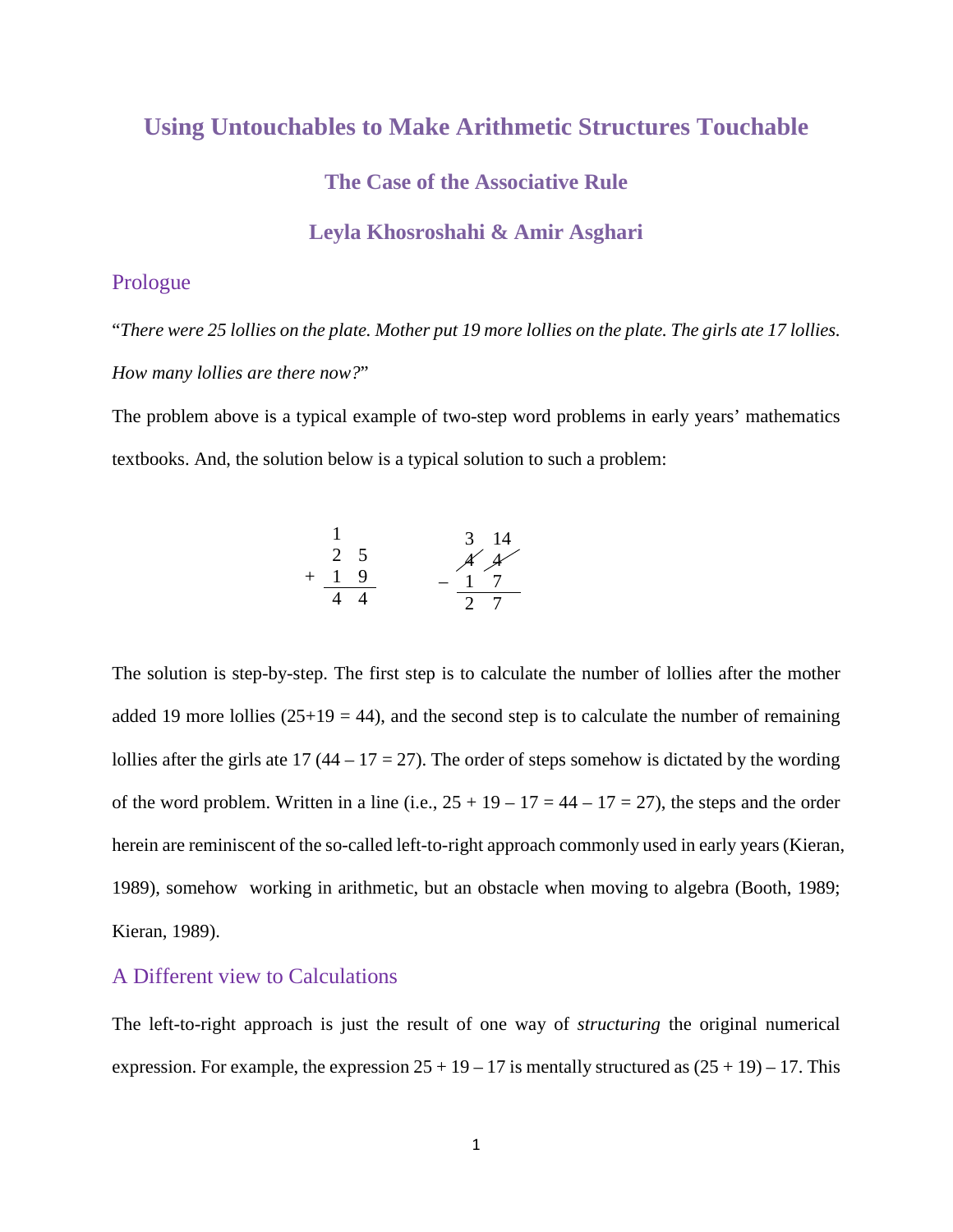could be due to "a tendency to think about expressions involving binary operations in terms of a sequential procedure" (Larsen, 2010, p.42). Whatever the reason, we share the same view as Booth (1989), stressing the importance of learning activities to assist students' recognition and use of numerical structure as a prerequisite for understanding algebraic structures. To prepare the ground for such activities let us go back to the expression  $25 + 19 - 17$ .

The expression  $25 + 19 - 17$  can be seen (structured) in two different ways. One way is to read it as  $(25 + 19) - 17$ . Accordingly, there are two consecutive calculations involved, first adding 19 to 25, and second, subtracting 17 from the result of the first calculation. This gives us the final result. However, in earlier years when children are just learning addition and subtraction, the size of the numbers involved could be cumbersome to handle.

There is another way to read the expression  $25 + 19 - 17$ . It can be seen as  $25 + (19 - 17)$ . Here again, there are two consecutive calculations involved, first subtracting 17from 19 and second, adding the result (here, 2) to 25. Of course, this gives us the same result as before, but the calculations are less cumbersome to handle.

The following figures show the two ways mentioned.



#### Figure 1. Left-to-right calculation Figure 2. Restructured calculation

Both structures involve two calculations. The second structure not only simplifies the calculations involved, but also opens the way for perceiving the expression as a composition of two changes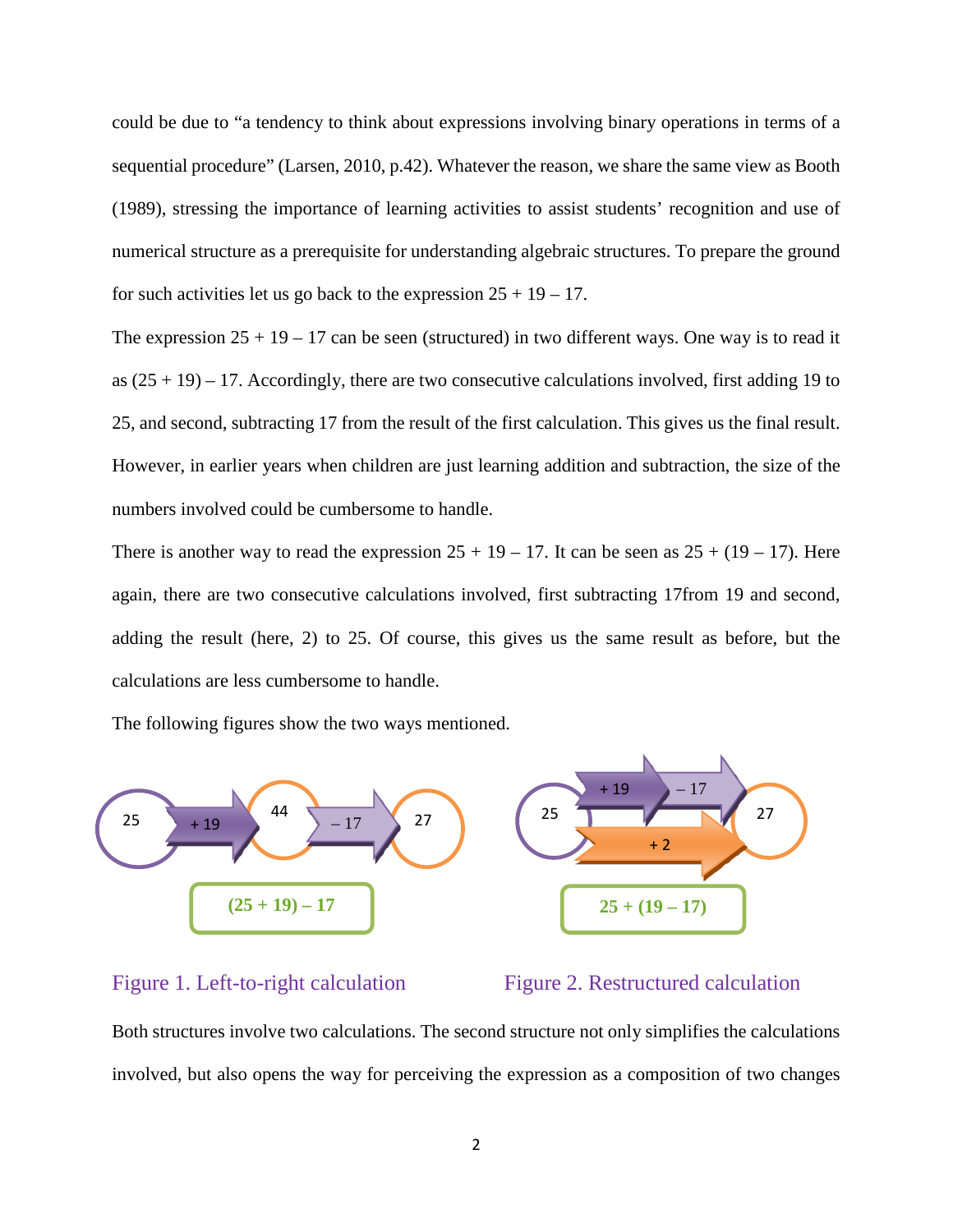(adding 19 and then subtracting 17) that yields a third change (adding 2). In doing so, there is a possibility of an early experience of algebra within arithmetic since "one can figure out the total change, which would be valid for any starting point" (Peled & Carraher, 2008, p. 322). In symbols, it means  $x + 19 - 17 = x + 2$ . In addition, there is a possibility that the child develops an early "sense of signed numbers as changes" (Peled & Carraher, 2008, p. 322), within arithmetic with whole numbers.

If you feel algebra and signed numbers, even in the sense mentioned above, are too advanced for students in earlier years just read the other examples in Table 1 as an attempt to enable children "to solve simple addition and subtraction problems using a range of efficient mental and written strategies" (ACMNA030, ACARA, 2014).

| <b>Expression</b> | <b>Left-to-right calculations</b> | <b>Restructuring the expression</b> |
|-------------------|-----------------------------------|-------------------------------------|
| $25 + 18 - 19$    | $(25 + 18) - 19 = 43 - 19 = 24$   | $25 + (18 - 19) = 25 - 1 = 24$      |
| $37 - 9 + 12$     | $(37-9) + 12 = 28 + 12 = 40$      | $37 + (-9 + 12) = 37 + 3 = 40$      |
| $76 + 12 + 8$     | $(76 + 12) + 8 = 88 + 8 = 96$     | $76 + (12 + 8) = 76 + 20 = 96$      |
| $41 - 7 - 2$      | $(41 - 7) - 2 = 34 - 2 = 32$      | $41 + (-7 - 2) = 41 - 9 = 32$       |

**Note.** Children are not expected to be familiar with negative numbers and their calculations. The restructuring used in the rows one, two, and four should be interpreted in terms of a composition of two changes as discussed in the text.

#### **Table 1**

#### Associative Rule

Table 1 provides two methods each for solving expressions  $a + b + c$ ,  $a + b - c$ ,  $a - b + c$ , and  $a$  $b - c$ , where a, b and c are whole numbers. Using a more advanced language, the arithmetical equality of the two methods for each expression is a direct consequence of the associative rule in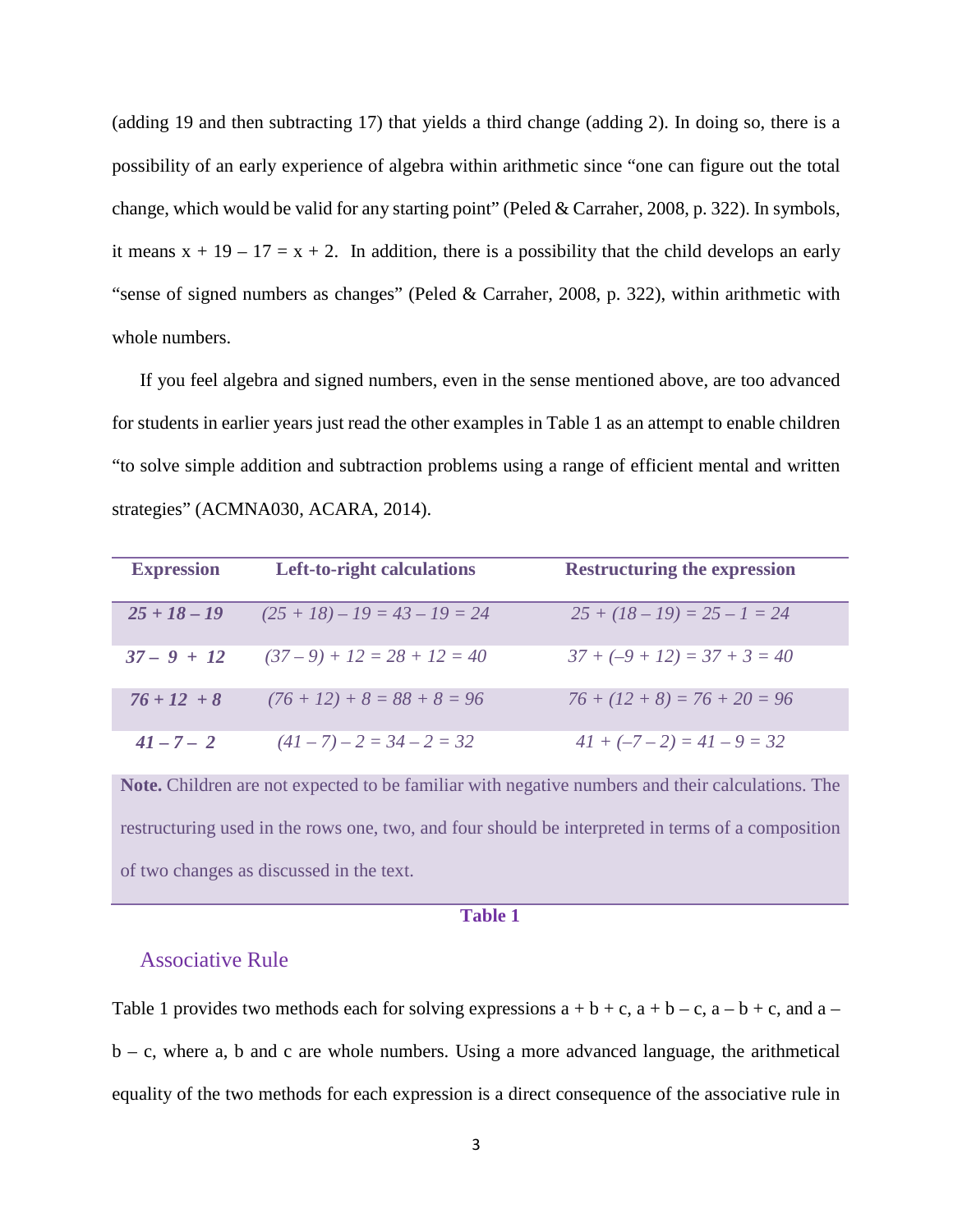which  $a + b + c = (a + b) + c = a + (b + c)$ , where a, b and c can be any number (positive or negative). This is seemingly well beyond arithmetic of whole numbers. But, it appears in disguise all through primary school mathematics. For example, decomposition that "is a basic component of all subtraction algorithms" (AMSI, 2011, p. 7) implicitly uses the associative property. Students must be able to transform  $62 - 5$  to  $(50 + 12) - 5$  and see it as  $50 + (12 - 5)$ , or alternatively, transform  $62 - 5$  to  $62 - 2 - 3$  and see it as  $(62 - 2) - 3$ . In doing so, they use the two different interpretations of one of the expressions mentioned above. As such, the associative property plays an important though implicit role in students' ability to change a given problem to an equivalent problem, hence, their ability to use a range of efficient mental and written strategies. It is doubtful that simply telling students about such equality-preserving transformations effectively develops understanding (Carpenter, Franke & Levi, 2003). The underlying principle (i.e., the associative law) should not also be taken as trivial since as the studies of Warren and English (2000) and Warren (2003) show, many students, even at the end of their primary school experience, fail to understand it. These call for Booth's (1989) suggestion for devising learning activities contributing directly to students' recognition and use of numerical structures. The next section introduces such activities in the context of the associative law.

#### Metro Train Activity

The associative law is one way to restructure a numerical sentence like those appearing in twostep word problems, commonly used in the early years. The following activity has been designed for year 2. If you feel that the numbers used are too big for your students or the context is not familiar for them, you can easily change all those providing that you keep the purpose of the activity intact, that is, to assist students to realise different ways of structuring a number sentence and apply the one that is more efficient.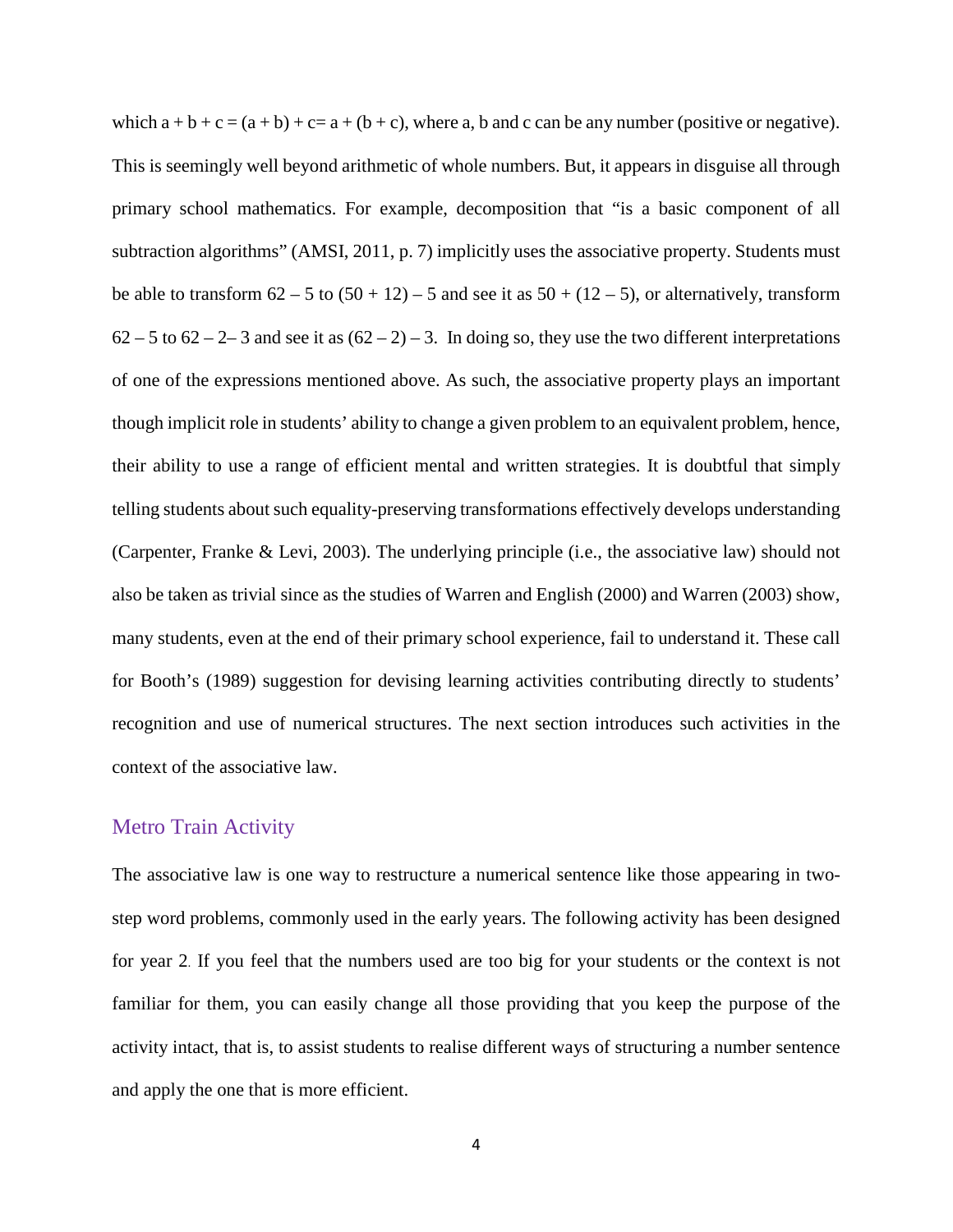## Metro Train Activity

**Known-number version.** A metro train left Pars station with 177 passengers. When the train arrived at the next station, Arian station, 68 people boarded the train and 38 people got off.

• How many passengers are in the train when it left Arian station?

**Unknown-number version.** A metro train was on its way from Pars station to Arian station. When the train arrived at Arian station, 68 people boarded the train and 38 people got off.

- Does the train have more passengers when leaving Arian station than the time it left Pars station?
- How many more/less passengers does the train have when leaving Arian station?
- If the train had left Pars station with 177 passengers, how many passengers are in the train when it leaves Arian station?

### How This Activity Works

The known-number version somehow invites one to perform as it reads, from left to write:  $177 +$ 

 $68 - 38 = 245 - 38 = 207$ , where the calculations involved are not easy to be mentally performed.

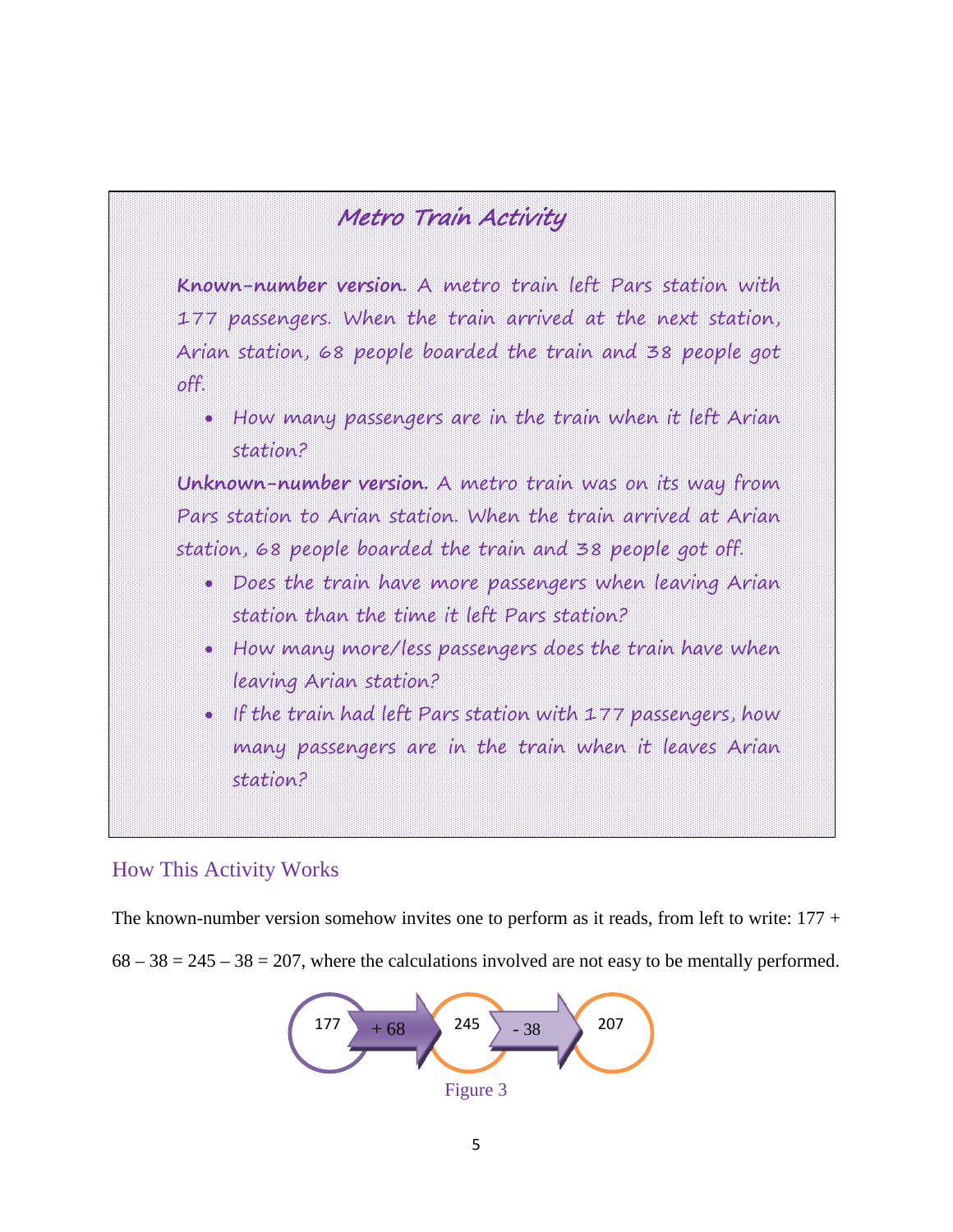Unlike the known-number version, the unknown-number version initially draws attention away from the final result and puts emphasis on the total change of an unknown quantity that becomes specified later on. In symbolic language, this is seeing  $x - 38 + 68$  as  $x + (68 - 38)$  and then, as x + 30 in which x can be specified to be 177 or *any other number*.



In a language accessible to a year 2, the solution goes as follows where all the middle calculations can be mentally done by standard strategies (for example, adding and subtracting tens).

- *68 is greater than 38, so more people boarded than left. It means that now there are more passengers than before.*
- $68 38 = 30$  *so it has* 30 *more* passengers now.
- $177 + 30 = 207$ , there are 207 passengers on the train.

One crucial step is to read the unknown-number version backwards and ask "what if" we knew the initial number of passenger from start. This brings students back to the original sentence  $177 + 68$ – 38, and allows them to reflect on different ways of structuring the same sentence by "talking with, responding to, and questioning one another as part of the discourse community" (NCTM, 2014, p.30). Accompanied by other similar looking numerical sentences, students have to realise that  $177 + 68 - 38$  can be restructured as  $177 + (68 - 38)$  where they can easily subtract and add tens, and,  $117 + 63 - 8$  as  $(117 + 63) - 8$  where they can easily add tens and use the ten complements. All that matter is flexibility to choose an appropriate strategy for solving the problem at hand.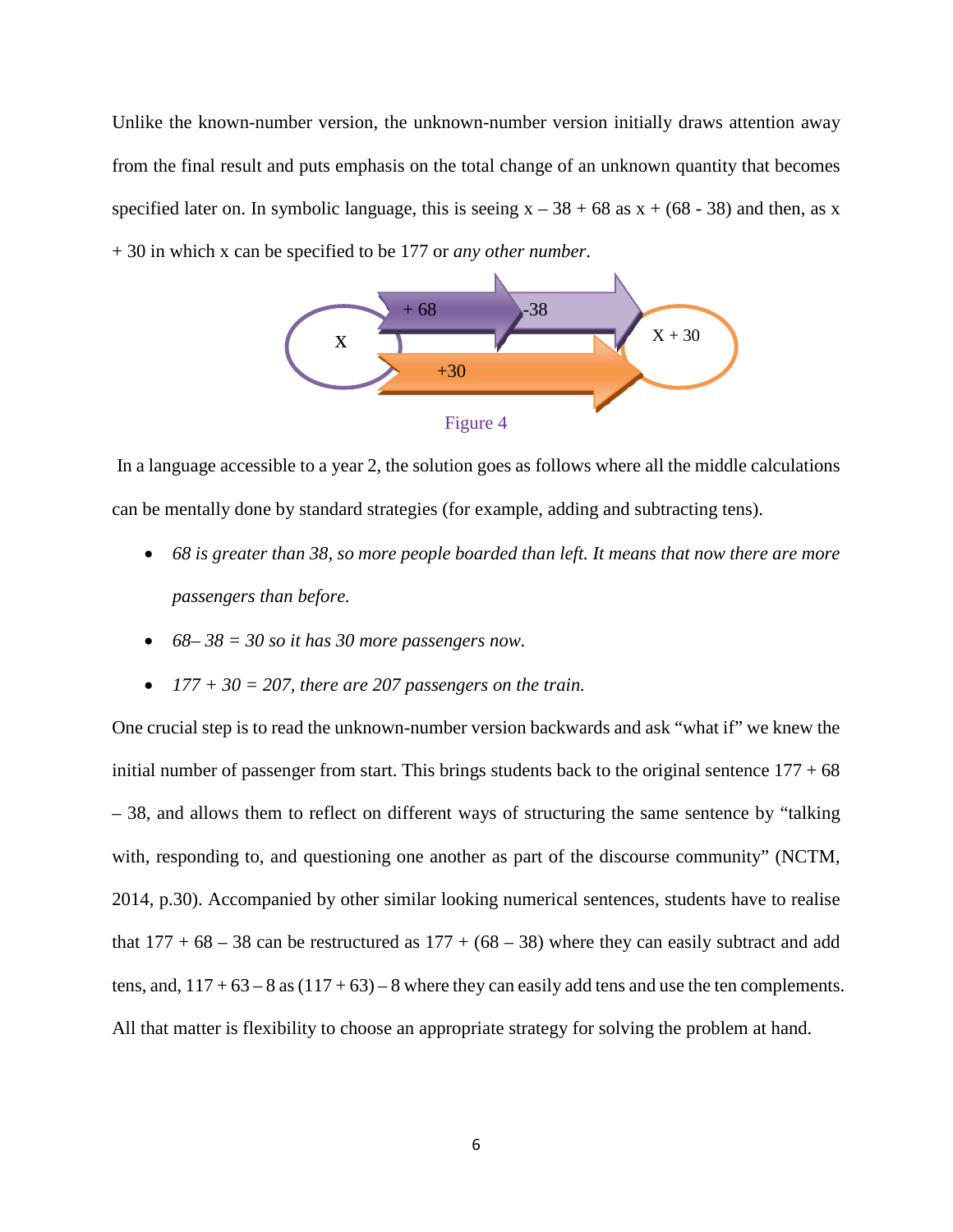#### Details matter

If we start with the number of passengers that got off the train and then those who boarded (as it happens in a civilised society), the mental strategy based on a composition of two changes remains intact, but the written strategy needed turns to be a bit more complex. Having come to  $177 - 38 +$ 68, there are two ways to write the combination of the changes involved: (i) to write the sentence as  $177 + (68 - 38)$ , or (ii), to write it as  $177 + (-38 + 68)$ . Thus, like many other situations, it is important to find a right order for presenting the tasks to your students. In this regard, a sentence in which both operations are addition is the one that you may want to start with, and the rest (see Table 1) need time to be able to be written by your students (though, they are mentally calculable; see Khosroshahi & Asghari (2013) for some success stories of kindergarten children's recognition and use of structures in the absence of writing symbols).

Finally, it is worth mentioning that just adding the questions regarding the changed number of passengers (the first two parts of unknown-number version) to known-number version hardly ever overcomes students' "compulsion to calculate" (Stacey & MacGregor, 1999) the final answer first, and the final change later.

### Epilogue

There is a call for enabling students to use a range of efficient mental and written strategies when solving addition and subtraction problems. For doing so, students should recognize numerical structures and be able to change a problem to an equivalent problem. The purpose of the current article was to suggest an activity to facilitate such understanding in an algebraically fruitful way. The activity just described above is based on an amazingly simple idea: make a number "untouchable" during calculation. If you are interested in reading more about the theory behind